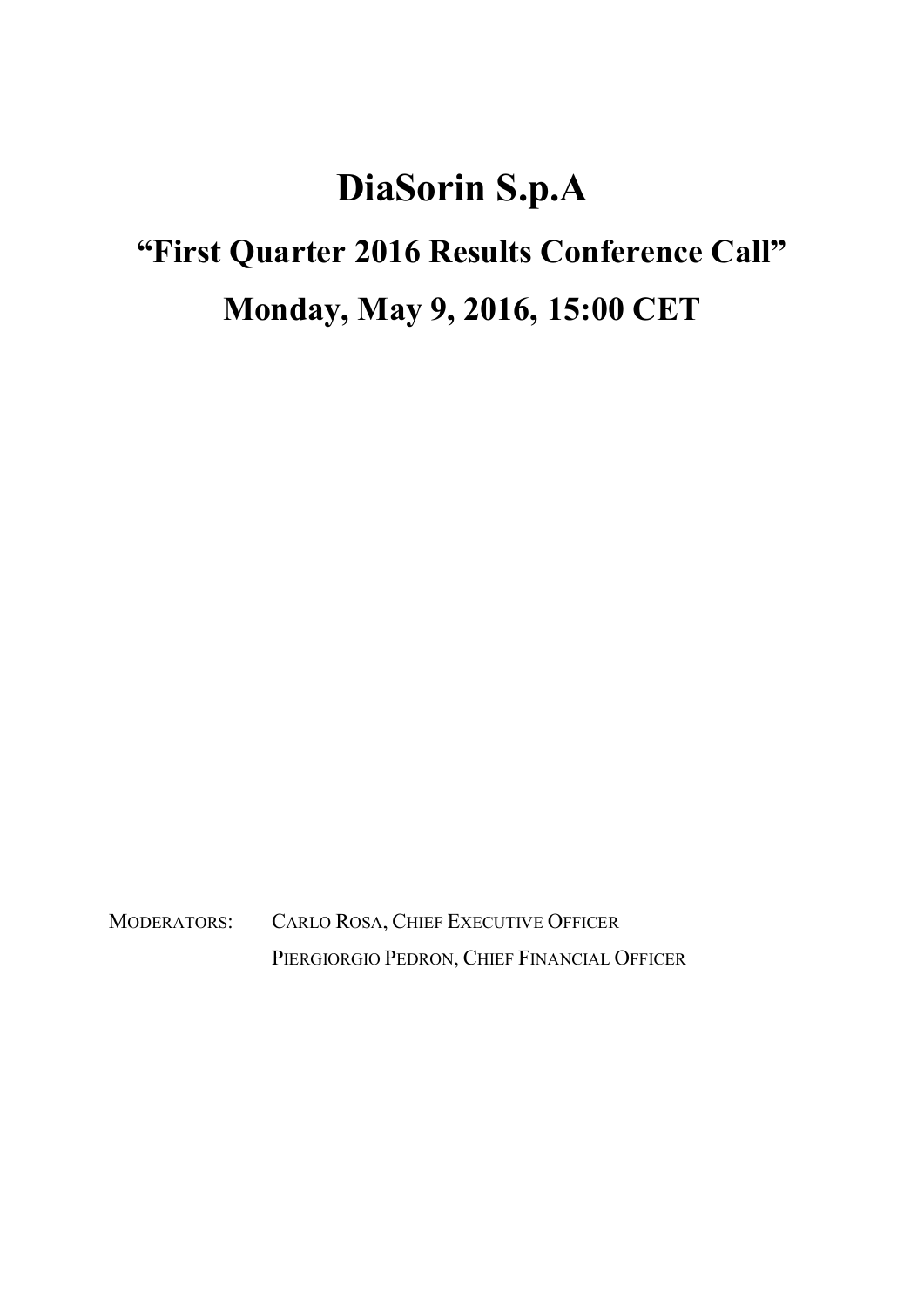OPERATOR: Good afternoon. This is the Chorus Call conference operator. Welcome and thank you for joining the DiaSorin First Quarter 2016 Results Conference Call. After the presentation, there will be an opportunity to ask questions.

> At this time, I would like to turn the conference over to Mr. Carlo Rosa, CEO of DiaSorin. Please go ahead, sir.

CARLO ROSA: Yes, thank you, operator. Ladies and gentlemen, good afternoon and welcome to our Quarter 1 2016 conference call. Let me start reminding you that starting from April 28, Mr. DeAngelis retired from his position as CFO of DiaSorin S.P.A. and I want to thank him again for his incredible support in the last five years where we set important pillars for the future success of our Company. And the same...in the same date, Mr. Piergiorgio Pedron was appointed as new Group CFO after having joined DiaSorin as a Group Controller, served as CFO of our North American subsidiary, DiaSorin Inc. for 18 months and then working with Pier Luigi as the Deputy Chief Financial Officer, so welcome Piergiorgio. And then I will turn the microphone to him to comment the main events and financial results.

> So first let me just go through the business, the most relevant business points and as usual, I will make my comments at constant exchange rate. As you have noticed, this is the first quarter since few that the exchange rate has been working against the Company, roughly  $\epsilon$ 1 million on the top line and this is not still related to the effect on the dollar, but more on the Brazilian reals and the renminbi. So we expect that in Quarter 2, if the exchange rate with the dollar continues this way, we will suffer from a negative impact of exchange as well from North America.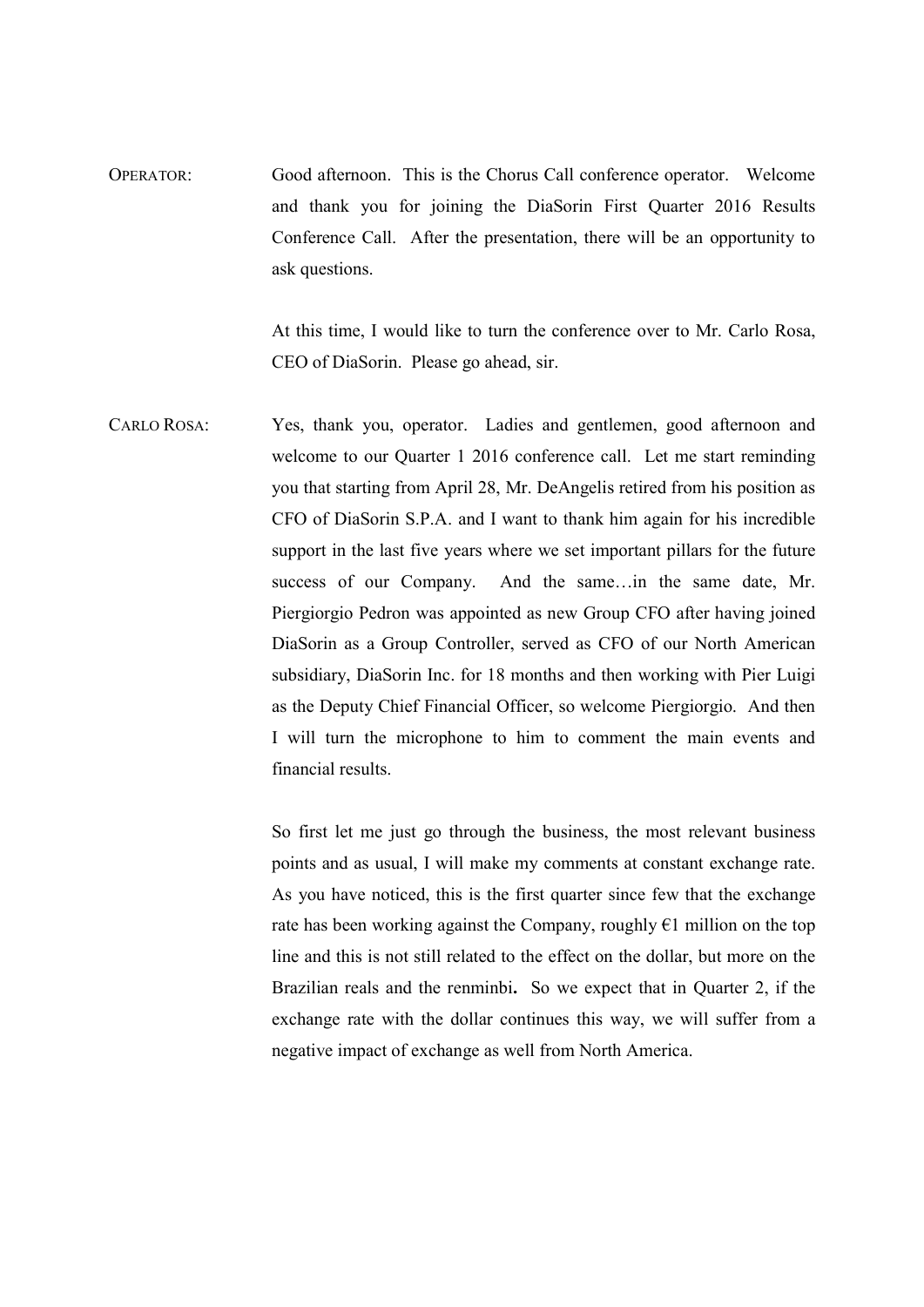Now said that, again, at constant exchange rate our revenues in Q1 increased by 6.7% which is slightly above our guidance but in line with our expectations. And as far as the CLIA revenues, we registered overall a growth of almost 12%. And this is clearly confirming the success and the completeness of our CLIA menu that you know have been the strategic assets on which we've built our installed base of LIAISON systems.

 Now let me talk a little bit as usual about Vitamin D first and then CLIA ex-Vitamin D. As far as Vitamin D is concerned, revenues grew 1.7% and this has been since few quarters that we have not been seeing this and this is primarily due to the increased volumes driven by the agreement signed last year with Quest Diagnostics. So quarter one is the last quarter where we are comparing results of Vitamin D in the US with…without let me say corresponding revenues in the previous year.

 By the same token, as far as Vitamin D is concerned, we have some effects, some negative effects that are counterbalancing the Quest effect and the most relevant one has to do with the fact that we have renewed a contract with Sonic. It's a five years agreement that expired December 2015 and if you remember, we have been exclusive suppliers of Vitamin D to Sonic. We have renewed exclusivity for five years worldwide of Vitamin D. This is a strategic alliance that came with Sonic worldwide. Sonic is a lab chain that is growing aggressively in all geographies and very clearly, in order to maintain this exclusivity, we had to provide Sonic a price concession guarantee in the business again for the next five years.

 So overall, the Vitamin D franchise you know slight growth as expected and we will continue to work on it over the next few quarters. Still as far as Japan is concerned, we have not seen the government issuing any reimbursement so, we don't see in this quarter revenues coming from Japan.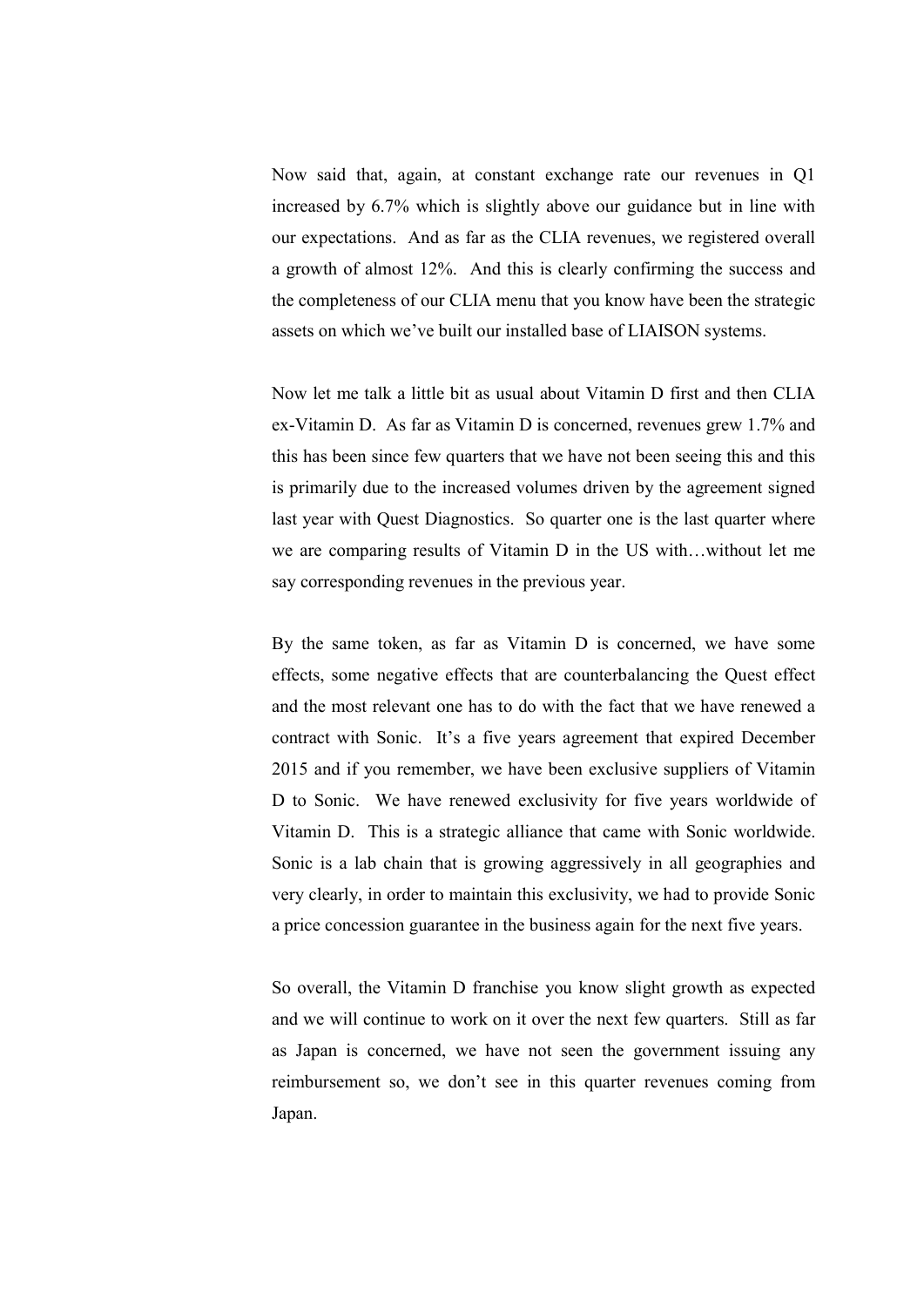As far as CLIA ex-D is concerned, again as we have seen in previous quarters, strong growth 17% and this is pretty much throughout all the panels of tests. And this is due to a combination of geographical success in some key geographies like Asia that I will comment later, as well as the success of products launched in the last 12, 24 months. And one to name is Vitamin D 1,25 where we have captured pretty much 90% of the available market worldwide at very high value.

 Now if we go to placements before discussing geography, in Quarter 1, we registered again our successful placement of XL, 132 units installed in the quarter. You know, traditionally Quarter 1 for placements is light because in China, the Quarter 1 is light as well and therefore we see installations pick up in Q2 and in Q3. And we have de-installed also LIASION system continuing our commercial strategy to cannibalize some of this base…residual base with LIASION XL and increasing expectations in terms of revenues per box. The overall installed base today for the Group is close to 6,500 systems installed worldwide.

 Now let's get into geographies and I will provide you a managerial outlook on data reported as far as Q1 is concerned. Let me start from Europe. Europe continued to show a solid growth in the main geographies, we are up 4.4% even if…and I would say most of the countries have been growing strongly. Germany grew 6.5%, again driven by success of CLIA…CLIA placements and the stool panel that we have launched in Germany last year, so it works fine. France, finally turned positive and this is due to the fact that the reform that has decreased significantly the volumes of Vitamin D testing in the last few quarters now is completed, the volumes of Vitamin D has stabilized and therefore, we see again return to growth driven by the CLIA x-D products in France.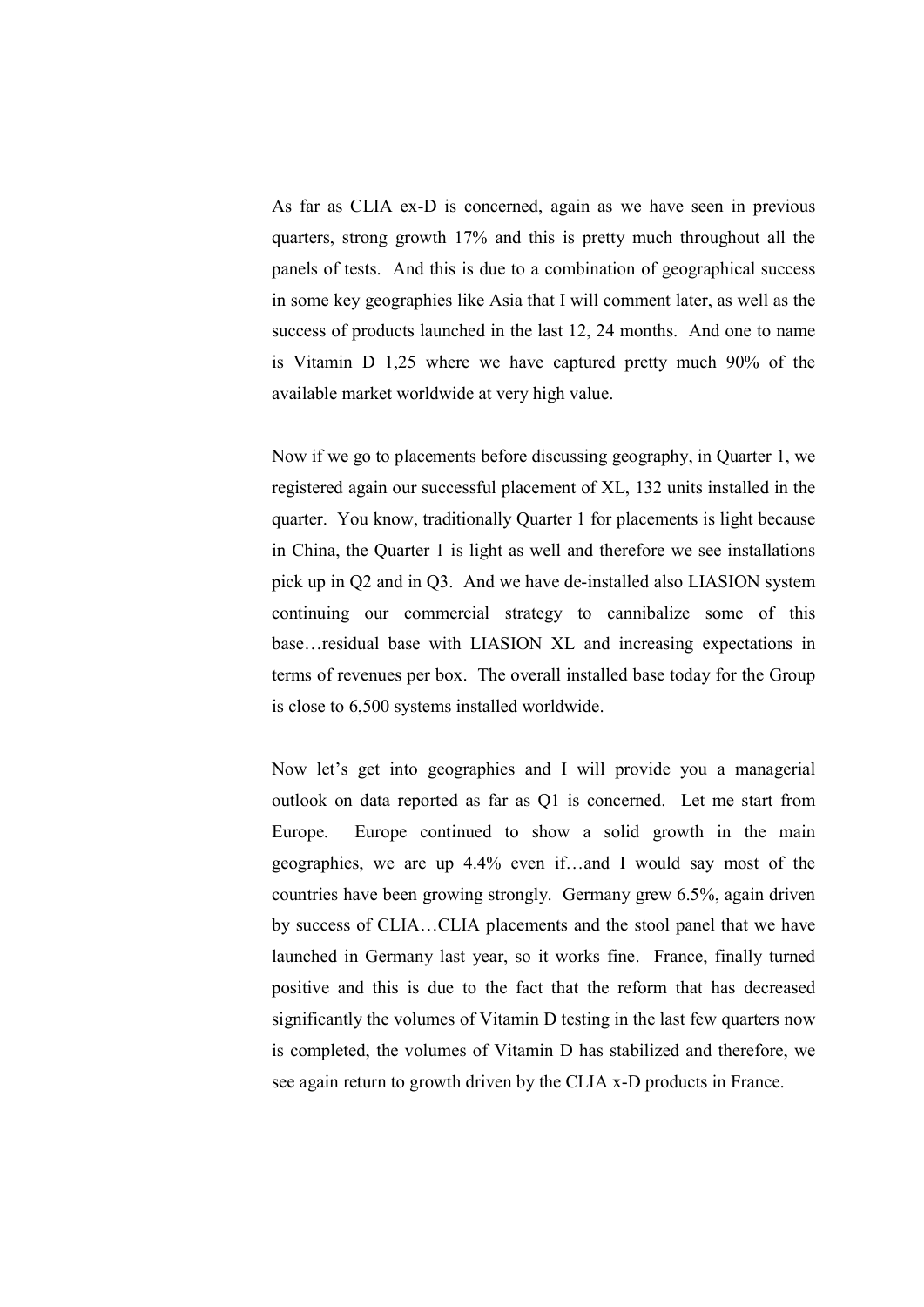Last but not least, unfortunately it's Italy and Italy which is our domestic market has always been growing for us between 3% and 4% is an effect of a heavy reform on testing volume that has hit the country in the last quarter, shows a decline of 4.4%. And that was difficult to predict. We believe that it will continue throughout the year and we expect Italy to have a negative contribution for the first time since many years. Difficult to understand the outlook, looking forward for Italy again because this reform is affecting testing volume, has nothing to do with the reimbursement and we will have better visibility later in the year.

 Overall Europe grows, again 4.4% and it's…we consider it as our main market; it's 48% of our revenues. And we have invested in Europe opening a subsidiary in Poland and we are positive about the overall results of Italy moving forward in the year.

 Now let's turn to North America, the region in Q1 grew 7% boosted by the growth of our…clearly the stabilization of our Vitamin D revenues finally with Quest as well as significant growth, over 30% of our CLIA x-D products mainly driven in the US by Vitamin D 1,25 and our infectious diseases endocrinology panel. So to summarize, stable Vitamin D, increasing growth of CLIA x-D, and so positive outlook as far as US is concerned.

 Asia Pacific has proved again to be the fastest growing region for our sales in Qq. In fact we grew 17.7%, almost 18%. The main contributor to the strong positive trend was again China which recorded a growth of 74% in Q1. Now we need to read this number correctly, there has been in Quarter 1 extra shipment of Murex products related to a tender that required the shipping in Q1. And also the comparable to last year quarter probably is comparing a strong quarter this year with a relatively lighter quarter last year.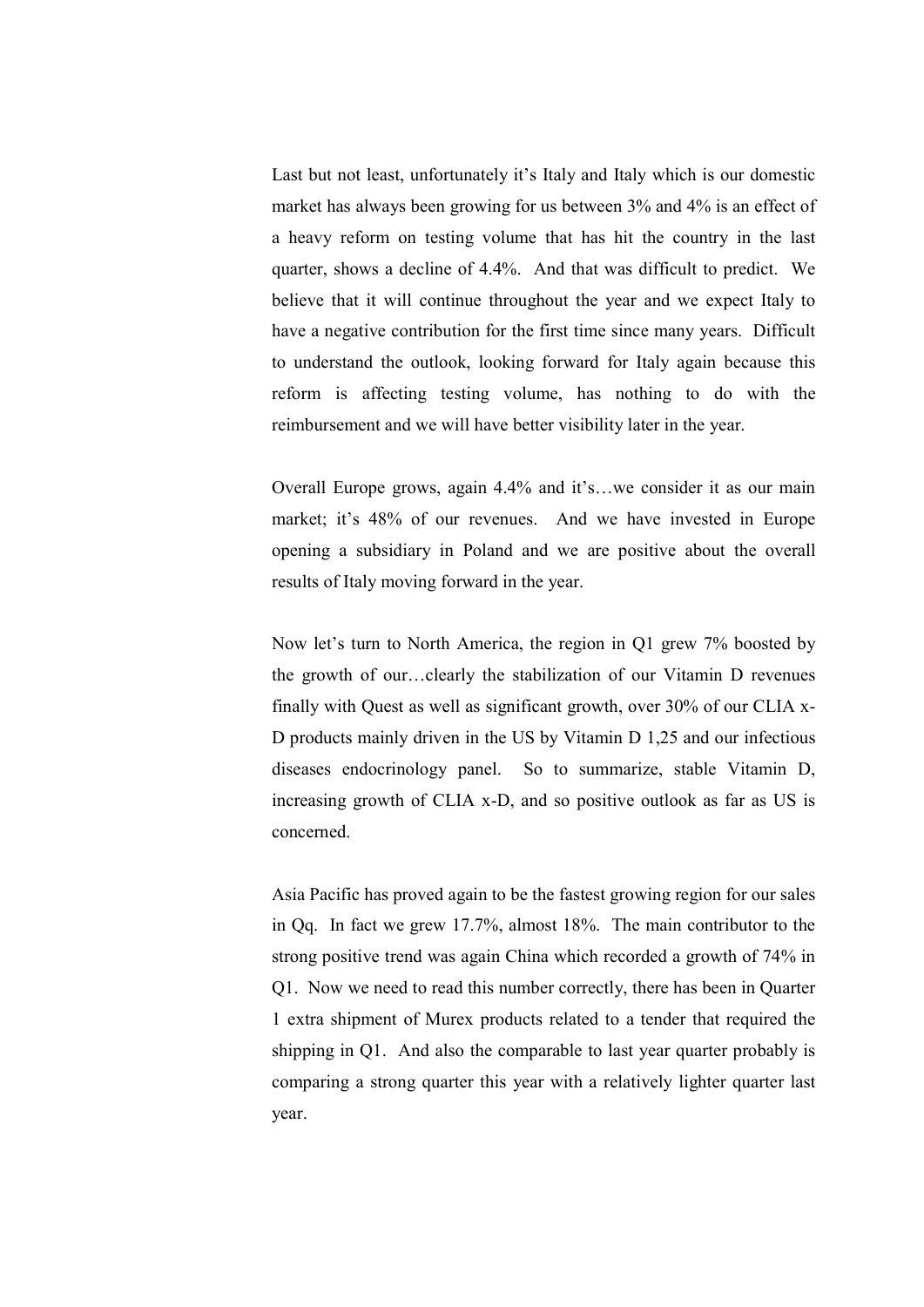To make a long story short, we believe that China has the potential to continue to grow in the area of 30%, 35% and 74% which is an outstanding result; clearly it cannot be repeated in the next few quarters. Notwithstanding that, we continue in China to develop our LIASION XL installed base, 26 systems were installed in Quarter 1. We are approaching 800 systems installed in the country and we continue to see a very strong demand for LIASION XL coming from all the geographies that since last years in China, all the provinces that have been covered through renewed distribution network. Let me also remind you that in this result still the effect of the Beckman alliance is negligible, and so there is more fuel for growth coming for China from this alliance with Beckman.

 Last, would be Latin America. As far as, Latin America is concerned, I would like to comment Brazil and Mexico which are the most relevant geographies. In Brazil, as you know, last year we decided to retrench because of the local market conditions will not allow an aggressive investment to guarantee growth. We have done few things in Brazil including the fact of redirecting our effort into the private sector in order to make sure that we get paid by our customers. We try to limit our exposure to the public accounts especially in certain regions. Today, in Brazil, the public sectors is clearly under a strained situation and net result is that suppliers don't get paid.

 And last but not least, we decided to what outsource services that were provided locally, mainly will be logistics, and so warehousing and administration we were doing ourself before all of this, now we've outsourced to a third-party in order to decrease complexity. In the quarter one, there was still a loss of 6.3% in revenues, but we expect…we have seen an increase of placements. We have seen business rebounding, if you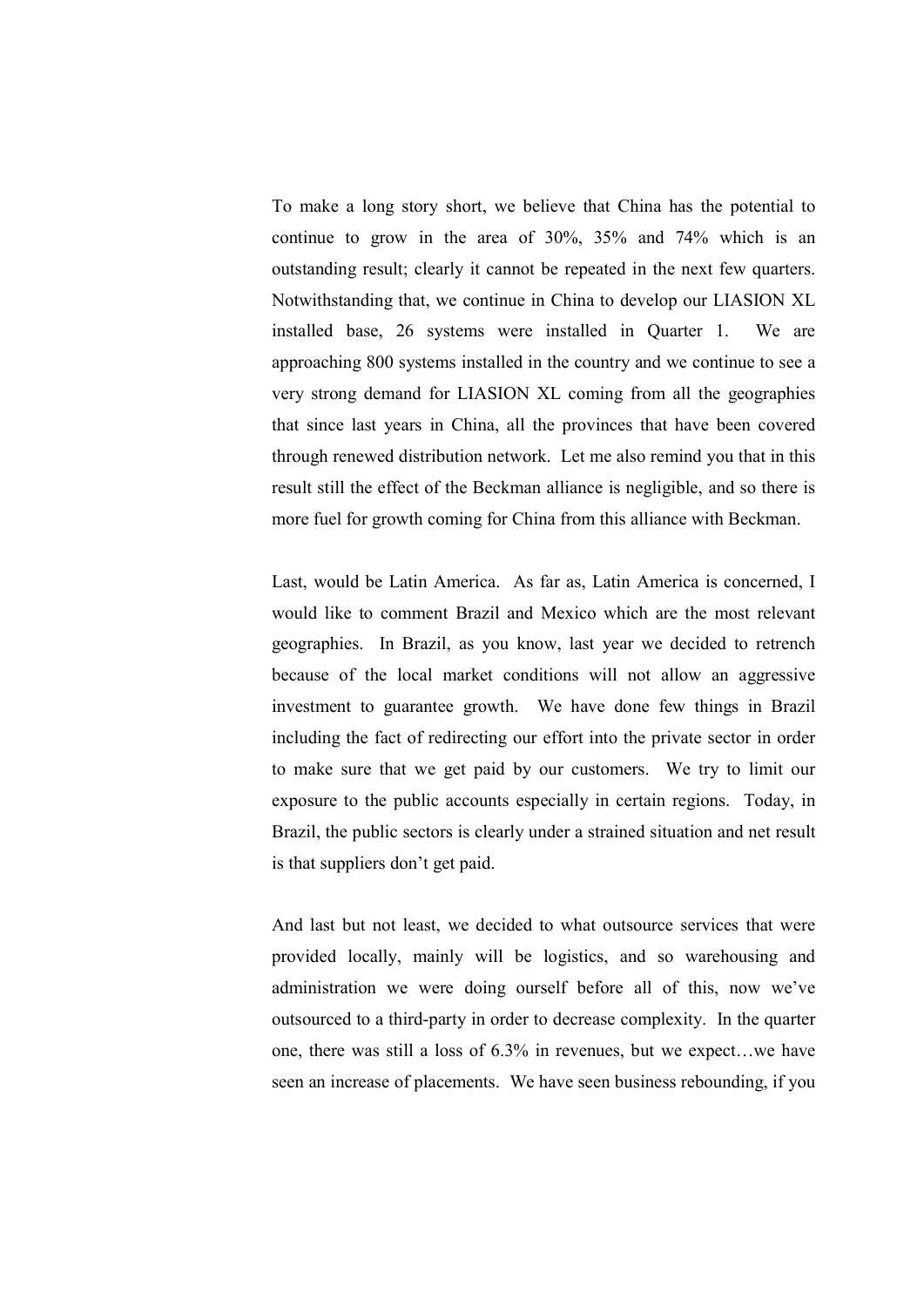remember last year we had double-digit loss, and we expect by year-end Brazil to turn positive again in terms of growth contribution.

 Mexico grew 3.7%, it is a good business for us, and we got awarded a very important tender in Mexico where we will start shipments in quarter 2, quarter 3. So we expect Mexico to provide as usual high single-digit growth for the year.

 As far as business development are concerned. Now, let me remind you that in March  $30<sup>th</sup>$ , we announced the signing of the acquisition of the Focus Diagnostic in Molecular assets. We…as an update, we think, we will be able to close the deal announced in the second quarter of 2016, as we have announced previously. As soon as, we have completed this step, we will work together with our…with the management of Focus and we will come back to the market with our plan for developing this business over the next three years.

 Now, let me now turn the microphone to Piergiorgio, who will drive you through the financials. Piergiorgio, please go ahead.

PIERGIORGIO PEDRON: Thank you Carlo. Ladies and gentlemen, good afternoon, the next few minutes, I am going to walk you through the financial performance of DiaSorin in the first quarter 2016.

> Let me please start from the P&L. Overall, we are very pleased with our first quarter results, which was in terms of revenues and profitability recorded a solid growth. Revenues grew at current exchange rate by 5.8% or almost  $\epsilon$ 7 million compared to last year and by 6.7% at constant exchange rate.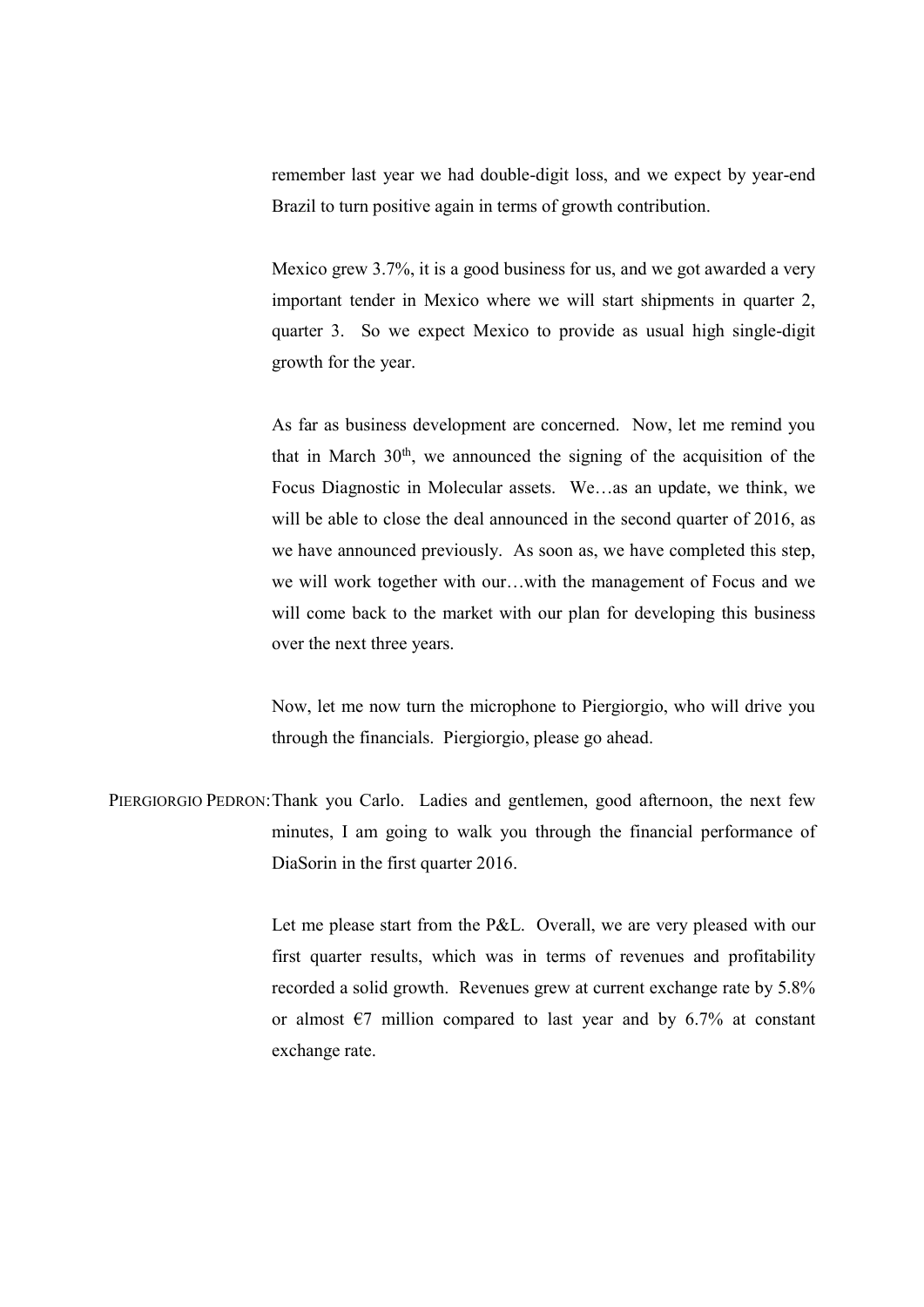Carlo has already covered the main business drivers behind this growth. I believe it's just worthwhile to mention, that we've had some FX headwinds from almost all the currencies in which the Group operates with the one exception of US dollar. FX impact is anyway much lesser advanced than what we have experienced in 2015, as Carlo reminded about €1 million.

Gross profit at  $\epsilon$ 85.8 million in the quarter, grew by 8.5% compared to last year. Gross profit ratio of the revenues at almost 69%, is confirming the positive trend of the last two quarters of 2015, both of which were around 69%, and it is better than Q1 last year by 1.7 percentage points. Let me remind you that we closed quarter 1, 2015 with a gross profit of 67.2% of revenues. This variance is mainly driven by a different product mix and the counter mix. In quarter 1, 2016, we've had higher sales of specialty products which enjoyed higher prices, for example Vitamin D 1,25 and stool panel, and lower sales for distributors which usually enjoyed lower prices.

Operating expenses at  $645.1$  million or 36.2% of revenues have increased by 4.6% at current exchange rate compared to 2015, R&D expenses has mainly driven this increase. The OPEX ratio on revenues has decreased compared to Q1, '15 by 0.4 percentage points.

Other operating income and expenses a  $E$ 2.5 million in the quarter has been negatively impacted by almost  $\epsilon$ 2 million of non-recurring expenses, mostly driven by consultancy costs necessary to support the project aimed at acquiring the Focus products business from Quest Diagnostics.

EBIT at  $\epsilon$ 38.2 million or 30.7% of revenues has increased compared to Q1, '15 by almost 9%. Quarter 1, 2016 is confirming the ability of DiaSorin to deliver an EBIT around 30% of revenues.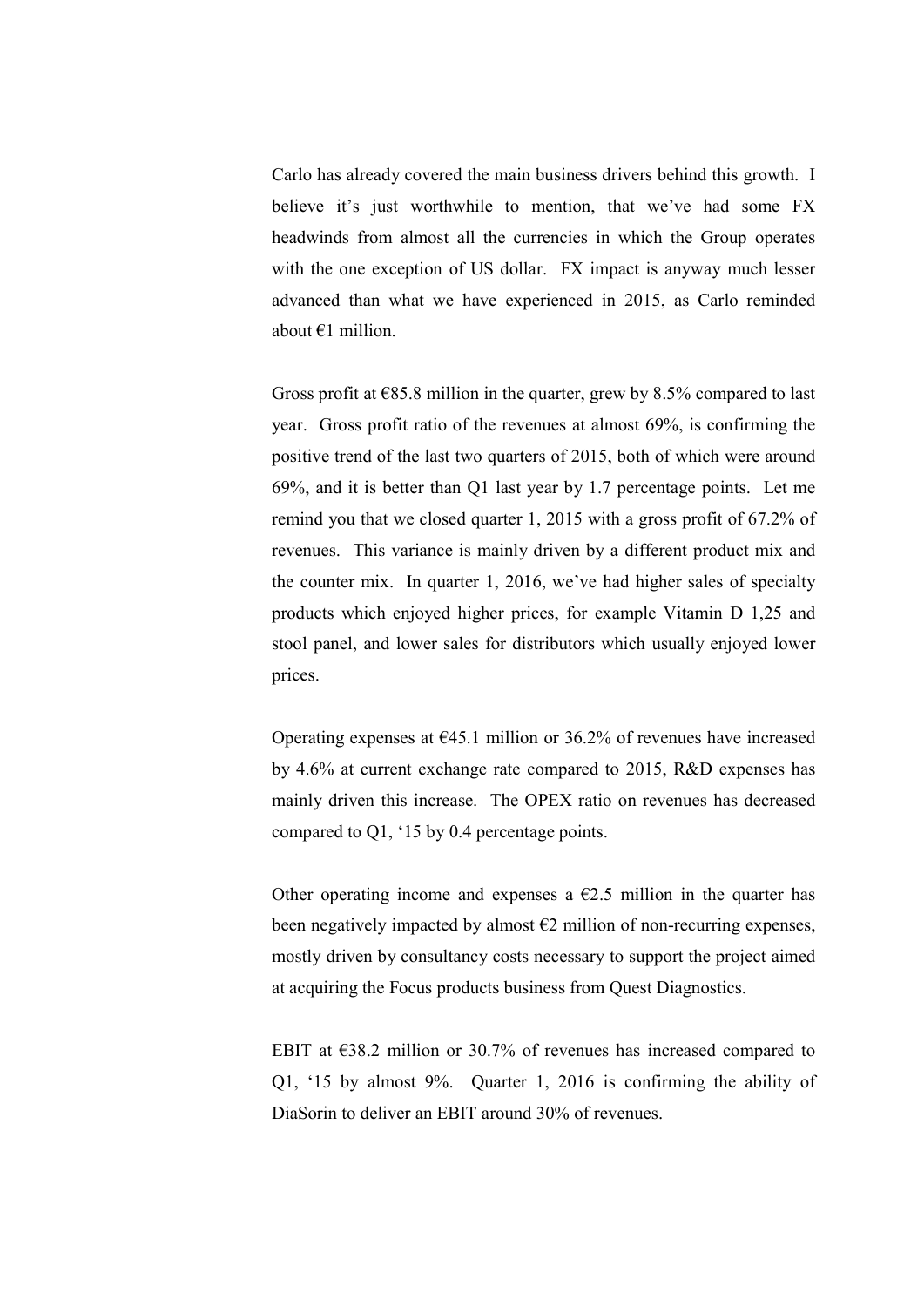The tax rate at 33.3% is broadly in line with how we close 2015 and lower by 50 basis points compared to quarter 1, 2015, and this is mainly driven by different geographical mix. Net results at  $\epsilon$ 24.7 million or almost 20% of revenues is higher than last year by  $\epsilon$ 2.1 million or 9.1%.

Lastly, EBITDA at  $647.2$  million with a ratio of the revenues of 37.9% is better than last year by  $64.2$  million or 9.6%. The variance at constant exchange rate is 10.8%.

 Let me now move to the net financial position and free cash flow. We closed the quarter with a very strong net financial position at almost  $\epsilon$ 290 million compared to  $\epsilon$ 268 million of year-end 2015. This means an increase of about €22 million.

 Quarter 1, has confirmed our ability to generate a strong free cash flow. We closed the first three months of the year with a cash generation of €28.4 million compared to €26.7 million in quarter 1, 2015.

 Lastly, in view of the Group operating performance in the first quarter, we confirmed the guidance for 2016 revenues with a growth between 5% and 6% at constant exchange rate compared to 2015, and we raised 2016 EBITDA guidance to about 8% at constant exchange rate compared to 2015. Let me remind you that the previous guidance was a growth between 6% and 7% at constant exchange rate.

 And now, I will turn the line to the operator to open the Q&A session. Thank you.

Q&A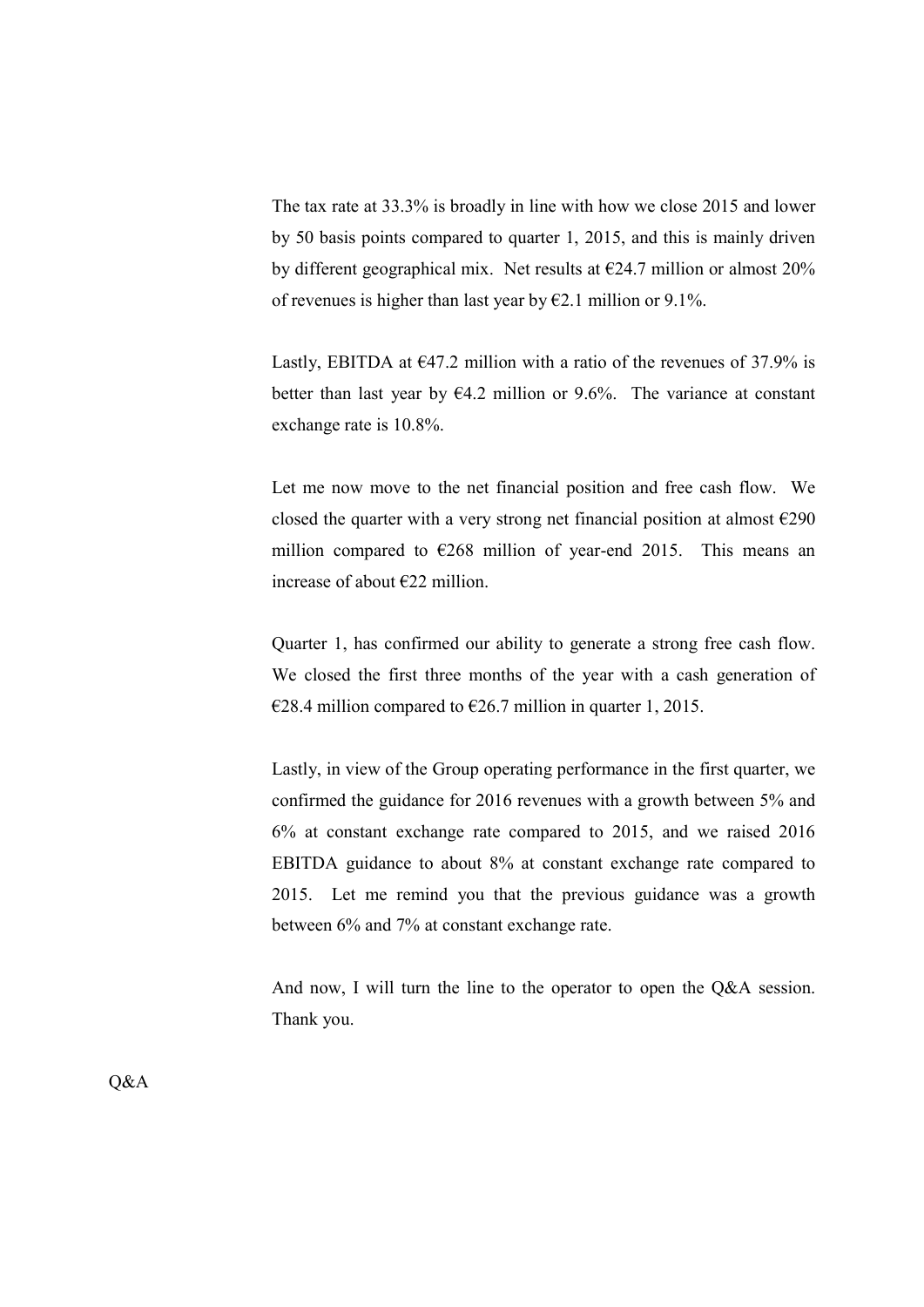- OPERATOR: Excuse me; this is the Chorus Call conference operator. We will now begin the question and answer session. The first question is from Maja Pataki of Kepler Chevreux. Please go ahead.
- MAJA PATAKI: Yes, good afternoon. I will limit my questions to three and then join the line again. With regards to your increase in guidance on the margin level but you keep you sales guidance as it was. Is it fair to assume that you have taken a bit of closer look at the various extraordinary lines that were impacting full year results and are taking a conservative approach to margin outlook? That's question one. Second, could you help us understand how big the China tender impact was on Q1 revenues, just to understand how the rest of the year should look like from a seasonal swing? And then, could you give us some indication on US revenues, how much is Vitamin D, and how much is actually CLIA outside of Vitamin D? Thank you.
- CARLO ROSA: Yes, I will take the second and third question and then Piergiorgio will cover the first one. As far as China is concerned, I cannot disclose to you the effect of the tender. However, let me tell you that normalized growth in Q1 would have been between 35% and 40%. So taking away the [indiscernible] be consider an unfair comparison quarter-to-quarter, the business would grow between 35% and 40%, and this is what we did is doable in China for the rest of the quarters.

 As far as US, no, we don't provide a split of revenues between Vitamin D and non-Vitamin D products for obvious reasons in terms providing information to competitors, and then Piergiorgio you cover the first one.

PIERGIORGIO PEDRON: Yes, I will. Thank you, Carlo. So regarding the margins, I believe it's better to look at gross margin. If you consider our gross margin in the last three quarters we've had a gross margin around 69% let me say, which is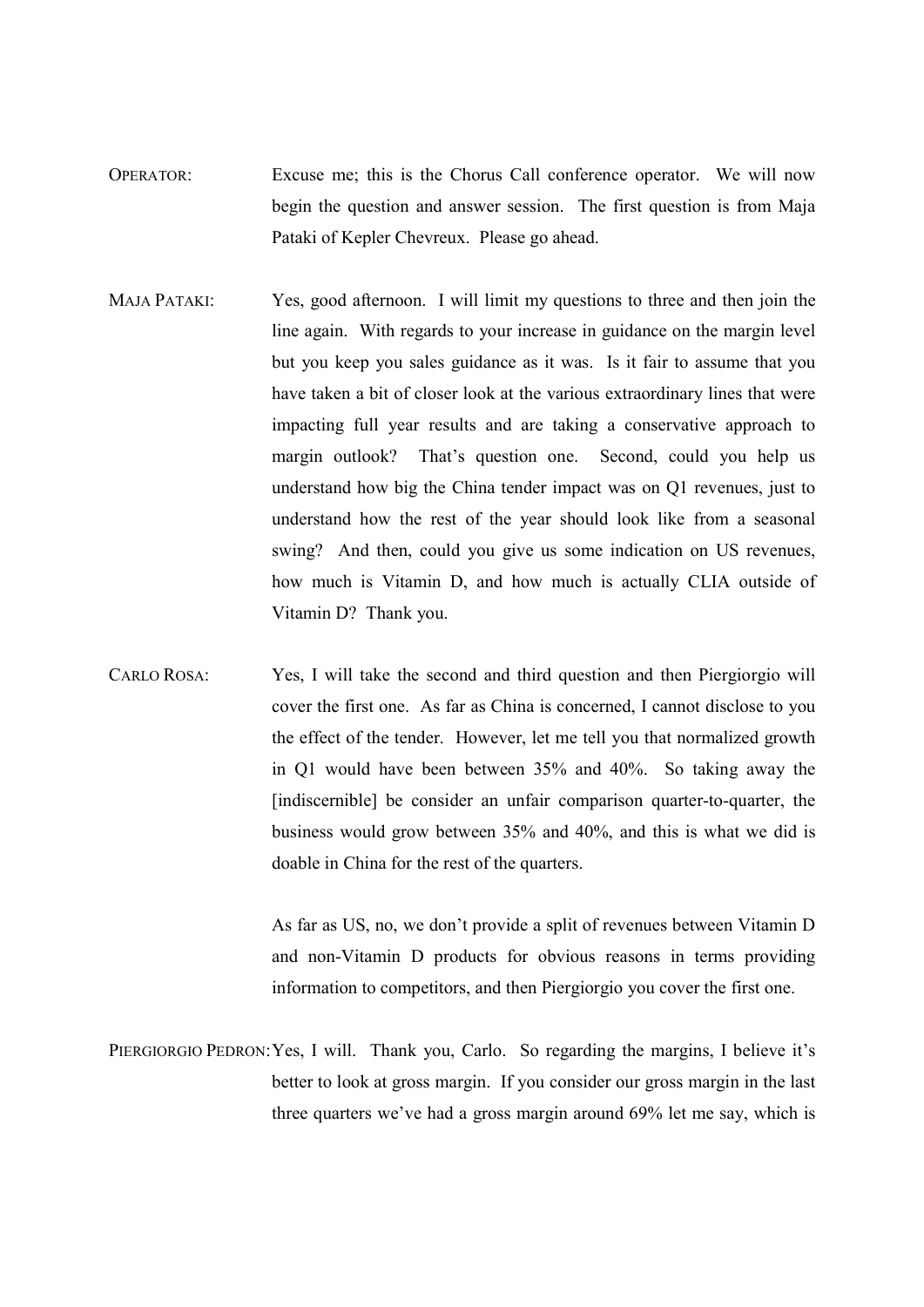mainly driven by the very good contribution to what we call the high value products which are products such as Vitamin D 1,25, the stool panel products for which we have let me say higher prices and even higher margins. On top of that, we have some good economies of scales coming from the increasing volume which is helping us to think that we will be able to have gross margin ratio around 68% and 69%. So considering what happens to our operating expenses, we believe that growth, the EBITDA level in the range of 8% at constant exchange rate, which means in EBITDA ratio just south of 38%, is fair.

- MAJA PATAKI: Okay, thank you very much. Carlo, just to double check with you on the US, I fully understood that you don't want to give us a split, but is it fair to assume that revenues outside of Vitamin D are now meaningful?
- CARLO ROSA: Oh, yes. Revenues outside Vitamin D are significant absolutely and they are rapidly growing, so they do start to affect the overall performance of a country. You also need to take into account that we are discontinuing worldwide our RIA product line and this is to really streamline our operations in the US where we are short with space with this boom of Vitamin D volumes and therefore, in the US there was still a residual RIA customers that we are taking out and they do affect in fact their performance negatively, obviously the performance of the US market and they will affect in 2016.
- MAJA PATAKI: Okay, great. Thanks a lot.
- OPERATOR: The next question is from Peter Welford of Jefferies. Please go ahead.
- PETER WELFORD: Hi, thanks for taking my questions. Just firstly, I'm looking at the cost base. If you look at it, sort of going quarter-to-quarter, I think, I guess, particularly the R&D was a little bit lighter and perhaps, I guess we just try and think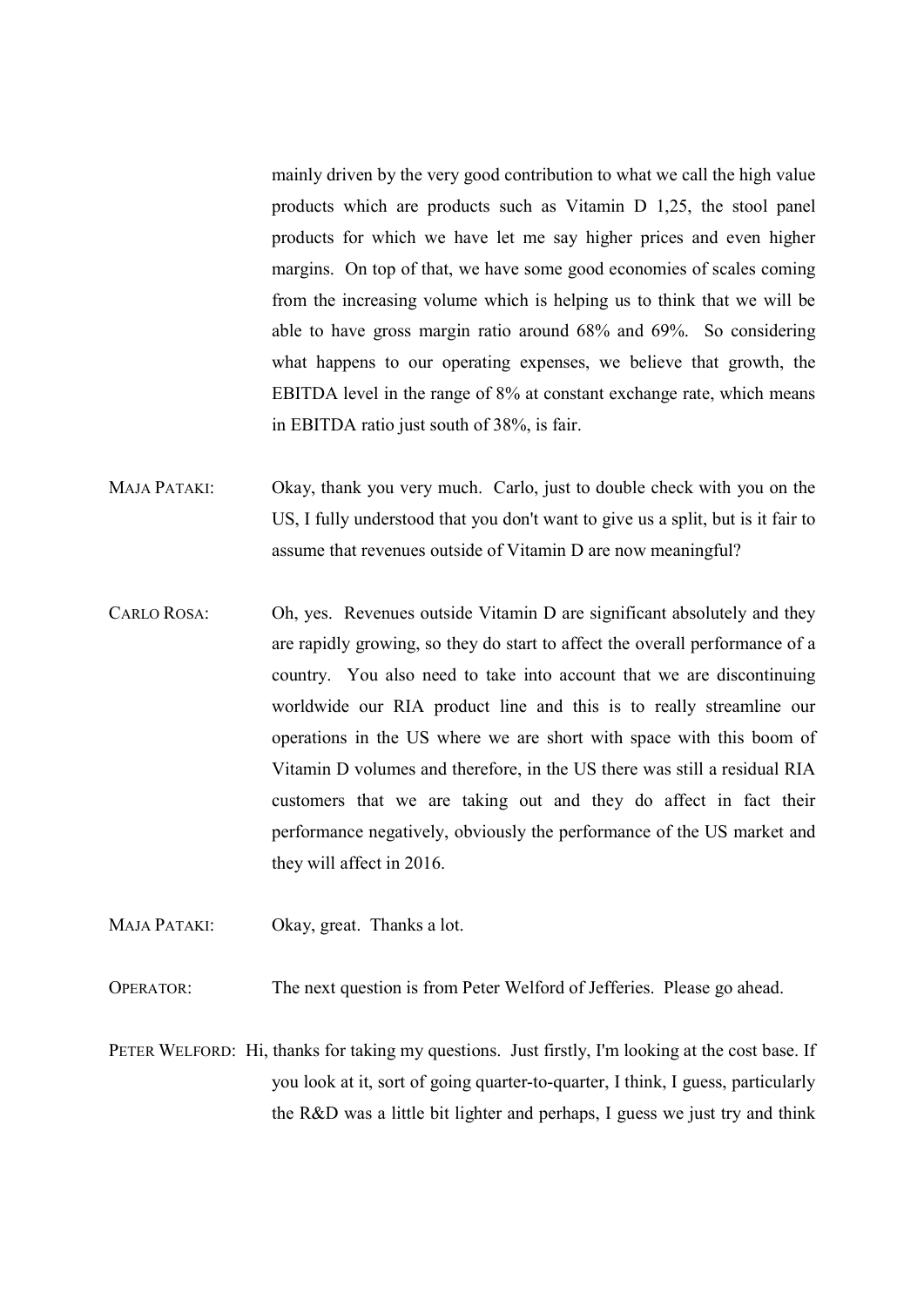about the run rate. Is the quarterly spend in the first quarter, do you think, representative for the full year? And then secondly just on the Focus Diagnostics acquisition, I appreciate, it's yet to close, but can you provide some sort of breakdown, perhaps in terms of what proportion of the revenues of Focus Diagnostics are in the molecular segment and what proportion of immunoassay, just to give us an idea for modeling purposes? And then thirdly, just returning to China, for me obviously very impressive results in the quarter and obviously you've highlighted 30% to 35% long-term. I wonder therefore are you seeing any impact at all from some of the pressures that some competitors fighting and equally is most of your business coming from, would you say the medium sized hospitals, the local hospitals or where do you think this sort of incremental growth you are seeing in China is coming from? Thank you.

CARLO ROSA: Yes, Peter, I will take the last two questions. Focus, now we cannot provide any information, it's not our business as we speak, and it belongs to Quest Diagnostics and its confidential information. Regarding China, we do sell into what fortunately is the booming market in China, which is midsized hospitals and we are removed from the larger hospitals where you see consolidations and you see that Beckman Siemens…how this guy is going head-to-head and interestingly enough, we used to talk about Class 3 hospitals being the hospitals and the Class 2 being possibility and the Class 1 being no possibility because of size, well it looks like that because of continuous growth in testing volumes in China. It's the result of the influx of people moving away from villages into the cities, now clearly, Class 2 hospitals are becoming a very accessible market for the LIAISON XL. And the Class 1 hospitals are becoming very accessible market for LIAISON XS. And today, we are trying to serve with LIAISON, the old LIAISON system.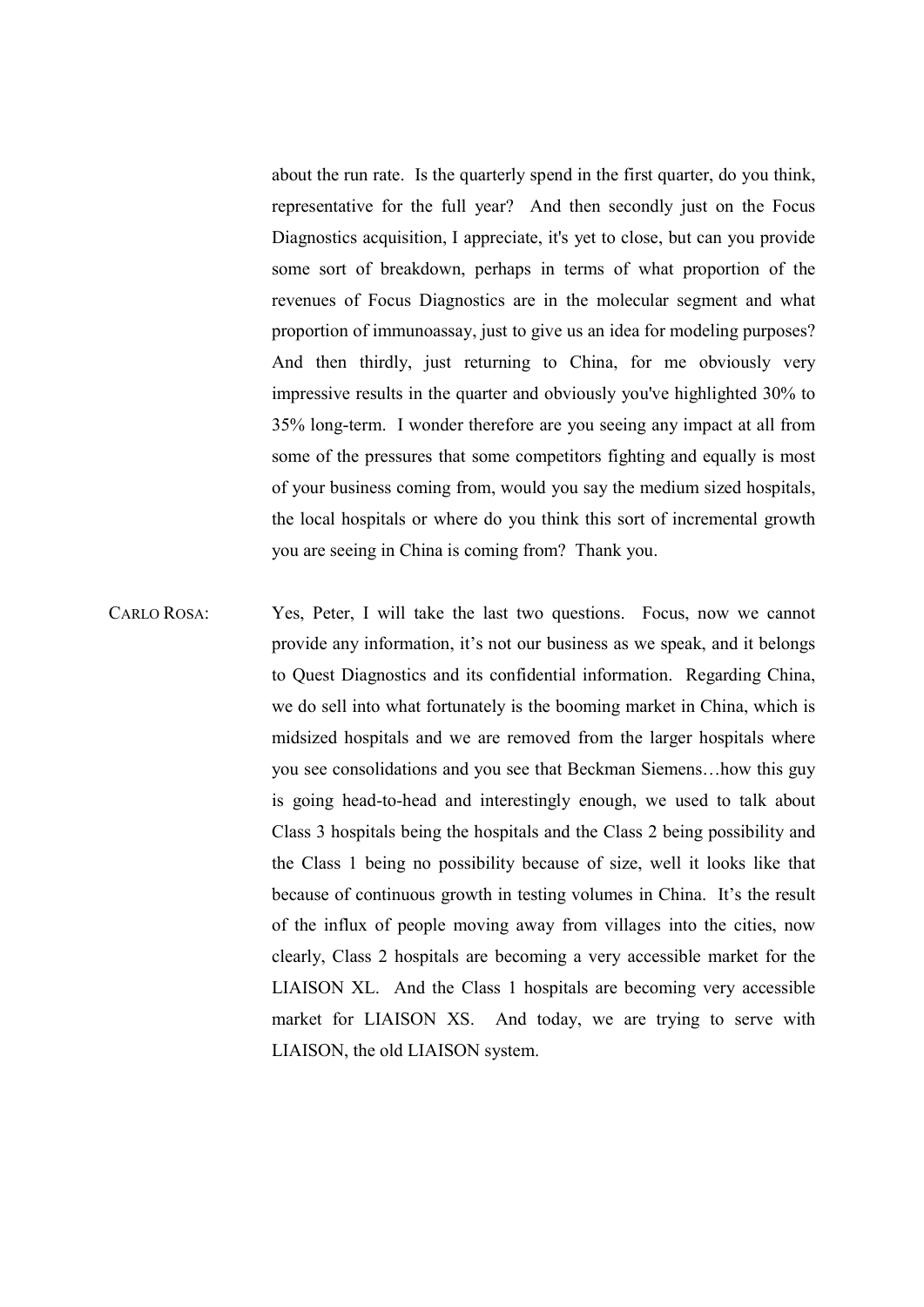So I think that the difference between us and the rest of the competition is that especially the larger players they get into a segment that is becoming very competitive, whereas we stay away from that segment fortunately enough and with the LIAISON XL we go after the booming business in China.

 On top of that, I think that we were very wise in terms of devising our product strategy because we continue to be now very solid #1 for prenatal testing with infectious disease that if you remember is how we really started this, our presence in China. And then, we are playing in the very large market of hepatitis and HIV where there are only three to four foreign companies having the full menu approved. You have 200 million hepatitis B-chronic patients in China, so there is a very large pool of patients and testing volumes accessible for this product. So a combination of these very wise strategies are allowing us to stay away from the big fight and playing into a very interesting and developing market for China. Then Piergiorgio, on R&D.

PIERGIORGIO PEDRON: Sure, so usually if you look at our historical rate, we have R&D costs of about 6% of revenues and this is give or take the ratio we are experiencing in 2016 quarter one. Q1 last year was kind of low, so I would say that you could you know, expect the 2016 ratio if you take aside phasing issues around again the 6% mark, but there is not a change, a material change in past in terms of our R&D investments.

PETER WELFORD: Okay. That's great. Thank you.

OPERATOR: The next question is from Scott Bardo of Berenberg. Please go ahead.

SCOTT BARDO: Yes, thanks very much for taking my questions. Congratulations for the results. First question just relates to gross margin please, and I understand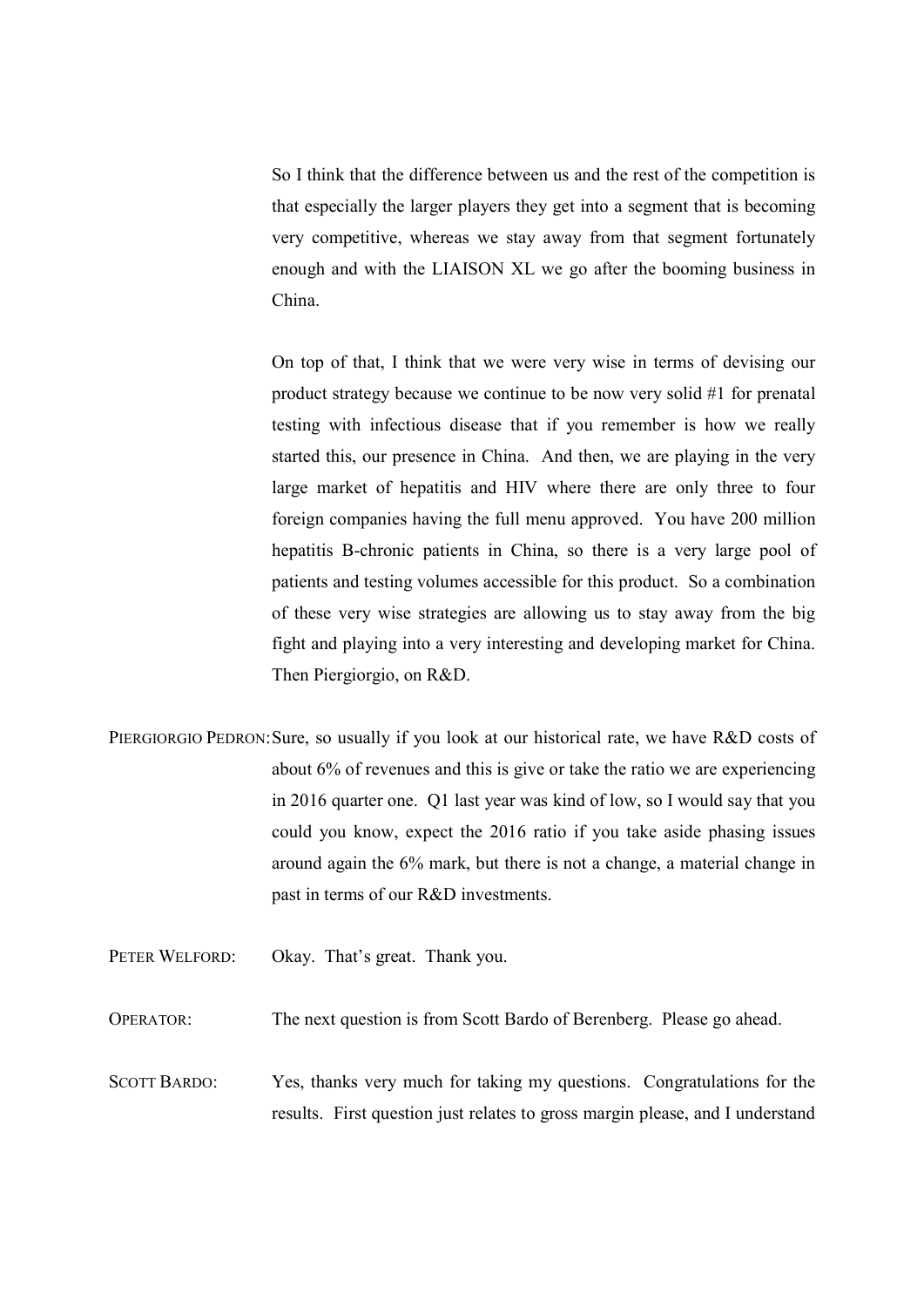you've confirmed now three quarters or so of 69% gross margins. I think looking back reflecting also the Q1 is the lower revenue volume quarter for the year for DiaSorin; it also historically has been the lower gross margin quarter. And I just wonder now when that this 69% or so percent you see in the first quarter, should it be an expectation that you follow you know, normal trend and progress gross margin from the space over the course of the fiscal year? So perhaps if you can just talk about some of the dynamics there, it would be appreciated. Also Mr. Pedron welcome, I just wanted to ask two things very specifically on the financial side. Obviously, you've taken a little bit of cost for Focus within this quarter, if I understood your comments correctly. Could you give us some sense then please on how you see other operating expense, how that's encapsulated to your guidance, if you can give us an absolute number there. And I just wonder if you have had any thoughts on tax and whether you have been able to have a more favorable tax outlook as compared to your predecessor, so any opportunity or structures there, which could benefit the Group tax rate? I have one follow-up for Carlo, if possible. Thank you.

PIERGIORGIO PEDRON: Okay. Thank you. So starting from the gross margin ratio, it is true Q1 was…the gross margin in Q1 was not particularly high at 67.2%, but if you look at the trend you see a pick up starting from Q2 '15, 68.4% reaching then to 69%. More than anything else, I believe you know, more than the lower revenue in the Q1 '15, I believe this increase is driven by different mix of products whereby again thanks to Quest Vitamin D pickup, and Vitamin D is a product with a very good margin and Vitamin D 1,25 pickup as well. We are now are at full steam, at full speed with Vitamin D 1,25. The growth of the stool panel, which we've completed recently all of these high value product strategy is really helping us in…at gross margin level. So I believe that the 68%, 69% is a fair mark where I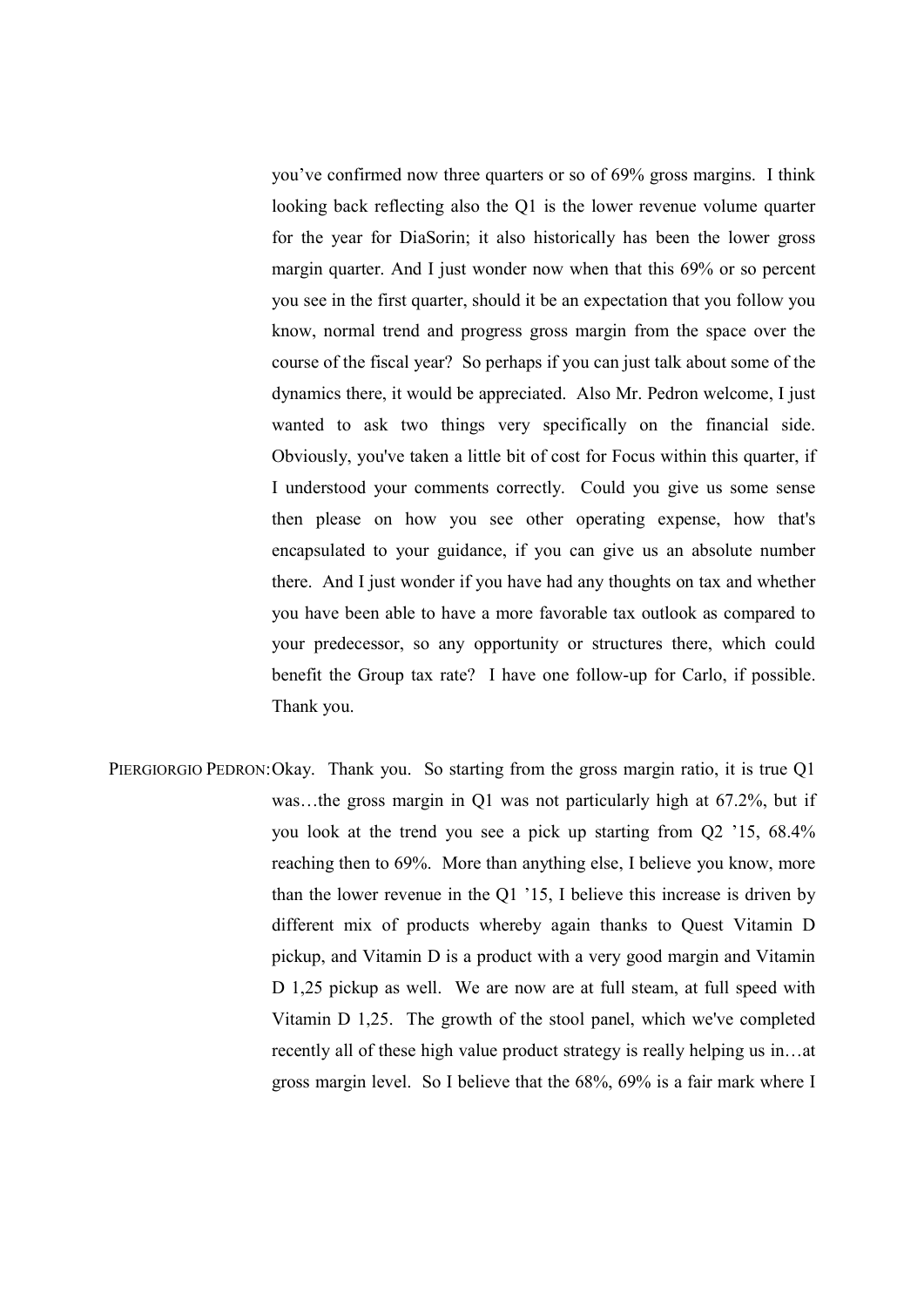see our business in the next few quarters. Also considering that we are enjoying some economies of scale as a result of the increasing volume.

 Regarding the non-recurring expenses, yes, most of those non-recurring expenses are driven by costs to support the project to acquire the Focus business from Quest Diagnostics and our guidance takes into account the costs related to the acquisition. It does not take into account the guidance in the non-recurring expenses, any costs we might have during integration process, but at the same time, our guidance does not take into account the revenues and the margins coming from the Quest business. So you should consider our guidance at let me say at constant perimeter.

 And regarding the tax question, we are not going to provide you know, details on the results on our tax rate coming from our Focus acquisition, but when we will release the new plan which will be done at the beginning of next year exactly as we did last year, you will see our view in terms of tax rate for the Group. Let me just remind you that when we did the last plan, three year plan, we forecasted a tax rate at 34% and now we are running at 33%, give or take.

SCOTT BARDO: Thanks for the clarity. And I just wondered...sorry to press on this issue, but I mean I would regard costs preparing to acquire a business somehow one-time in nature. So is it possible just to quantify what you expect from the base business as of today the other operating expenses to be, so I can get a feeling of what the underlying EBITDA progression is ex these sorts of additional costs? That would be very helpful.

PIERGIORGIO PEDRON: We don't provide this kind of details, I'm sorry.

SCOTT BARDO: Okay. No problem. Last one; please Carlo, if I may. Encouraging that you are feeling confident about closing the deal in Q2. I think you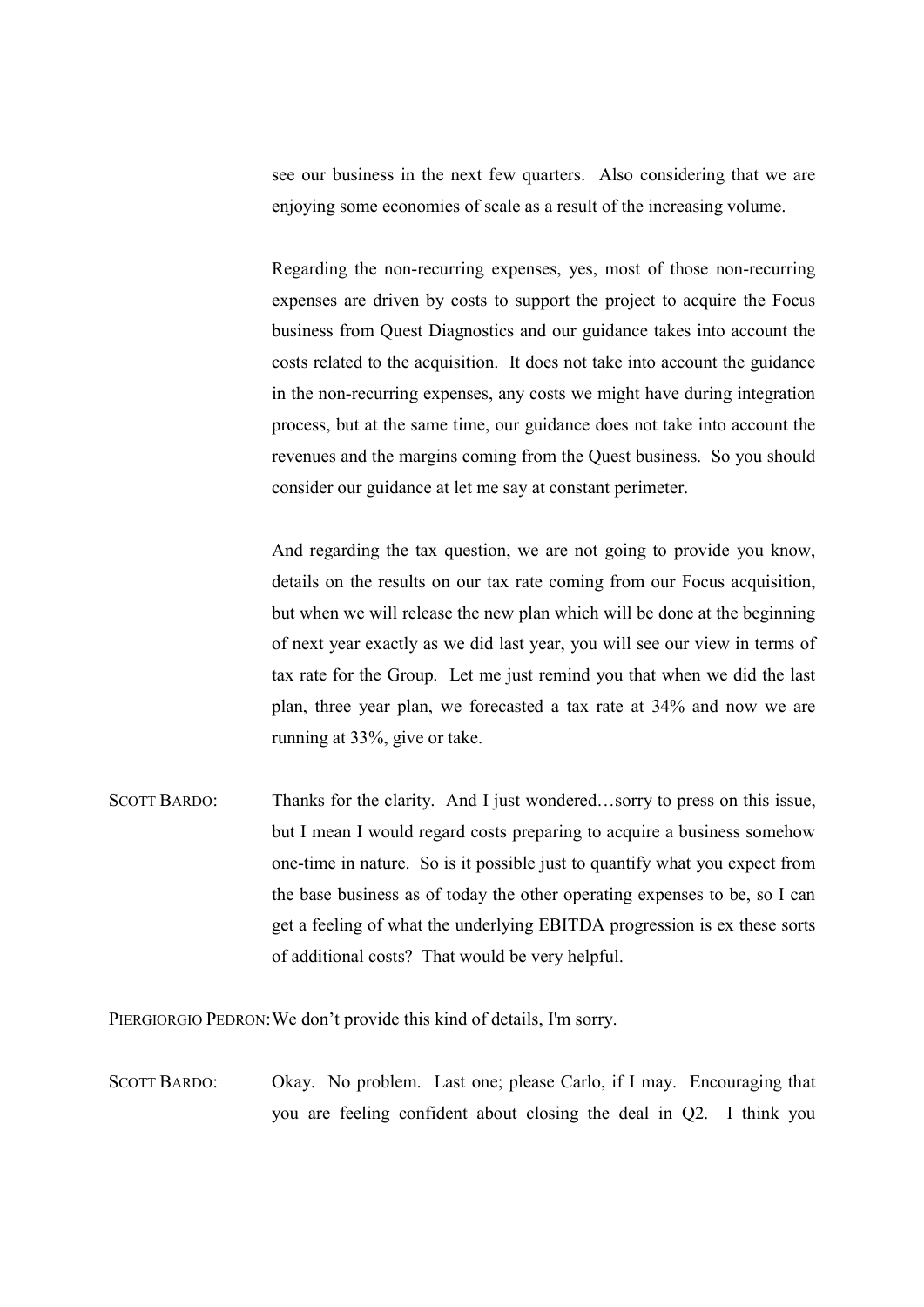highlighted this before. Am I right to assume then that all energies internally then will now be turned towards Focus on the integration or do you still have good scope capacity within your corporate development team to consider other opportunities even this year. If you could perhaps just comment on the flexibility within the organization? Thank you.

CARLO ROSA: We do have…certainly we will spend a lot of time in order to manage properly the integration of our businesses granted, I think I made a comment last time, we are buying a very successful small Company, and I have seen many...a lot of value destroyed in the past when larger corporations have tried to take in smaller companies. So lots of effort is placed on our side to really leave Focus as an independent Company able to continue their business and develop their own strategy.

> Now, as far as our ability to continue M&A, look as…if you remember, I spent the last three years trying to defend our position, which has always been…we need to be strategic in this acquisitions. We cannot use the usual channels, we don't work with banks, and we work through our network. Clearly, and we always said when an opportunity comes we always ready to take it. And for that reason we have accumulated quite a lot of cash and then we found good way to put it to work. We continue to look at opportunities and certainly there is a commitment by our main shareholders that if an opportunity comes we will certainly spend time and dedicate time to analyze it, and if it make sense as we always did, we will try to find a way to pursue it.

SCOTT BARDO: Thanks very much. OPERATOR: The next question is from Stephanie Bobtcheff [ph] of LFDE [ph]. Please go ahead.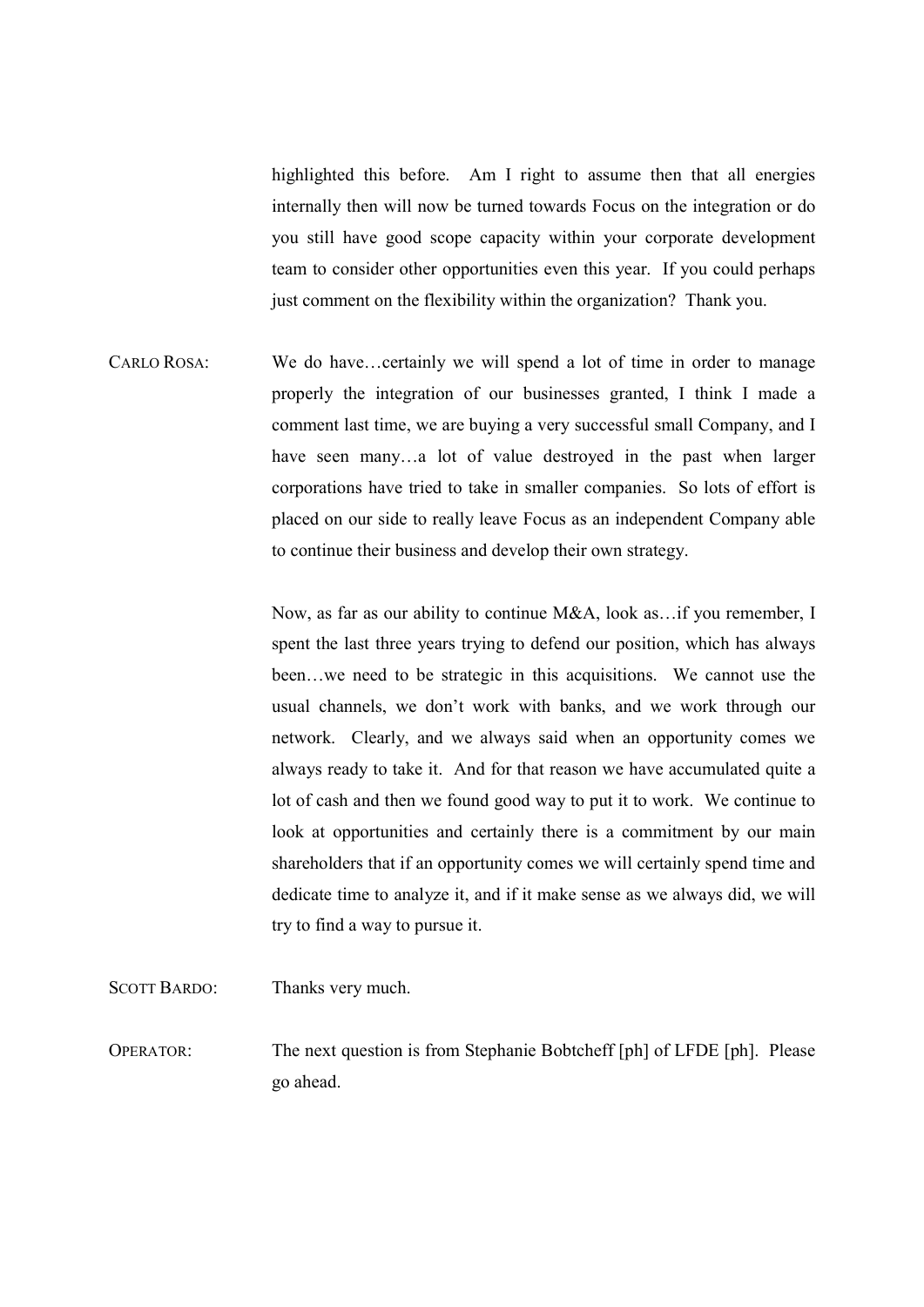- STEPHANIE BOBTCHEFF: Yes, thank you. I've two questions. The first one would be on Italy, if you can come back on the low and the impact you expect from it, and where does it come from because I was not aware of this? And the other one is on the Japan on Vitamin D, when do you expect the reimbursement code and when do you start…do you expect to see this business starting in Japan? Thank you.
- CARLO ROSA: On the Japan one, look over the last five years, I learned the heard way that trying to guess what the Japanese authorities do. I think you have a better chance at wining the lottery in the US, and therefore, I will refrain for making precise comments to this. We were supposed to have received the reimbursement already quarter ago. But then there this committee that is difficult to understand, who makes the committee that is back analyzing the clinical utility for the assay, because depending on the clinical utility then they assign different values of reimbursement.

 And as, you know, as far as Vitamin D is concerned, there are some consolidated data related to osteoporosis, which are clear cut and acceptable. And then, there is a general use for screening for Vitamin D. So using for Vitamin D is a general marker for health. And that's the difference between Vitamin D being endocrinology markers specialized for bone diseases or Vitamin D being an assay that it is used…as it is used in certain countries, it is used for screening purposes and for general supplementation. I think the…result and a decision that the Japanese authorities have to make, and I don't want to guess when they are going to make it. So we stay here, and as soon as, we know we will let, you know.

 As far as Italy is concerned, there is…there has been quite a lot of press dedicated to this, fundamentally this decree is a decree that intends to make sure that physicians do ordered diagnostic procedures in vivo and in vitro in an appropriate way. In fact, the name of the decree is the decree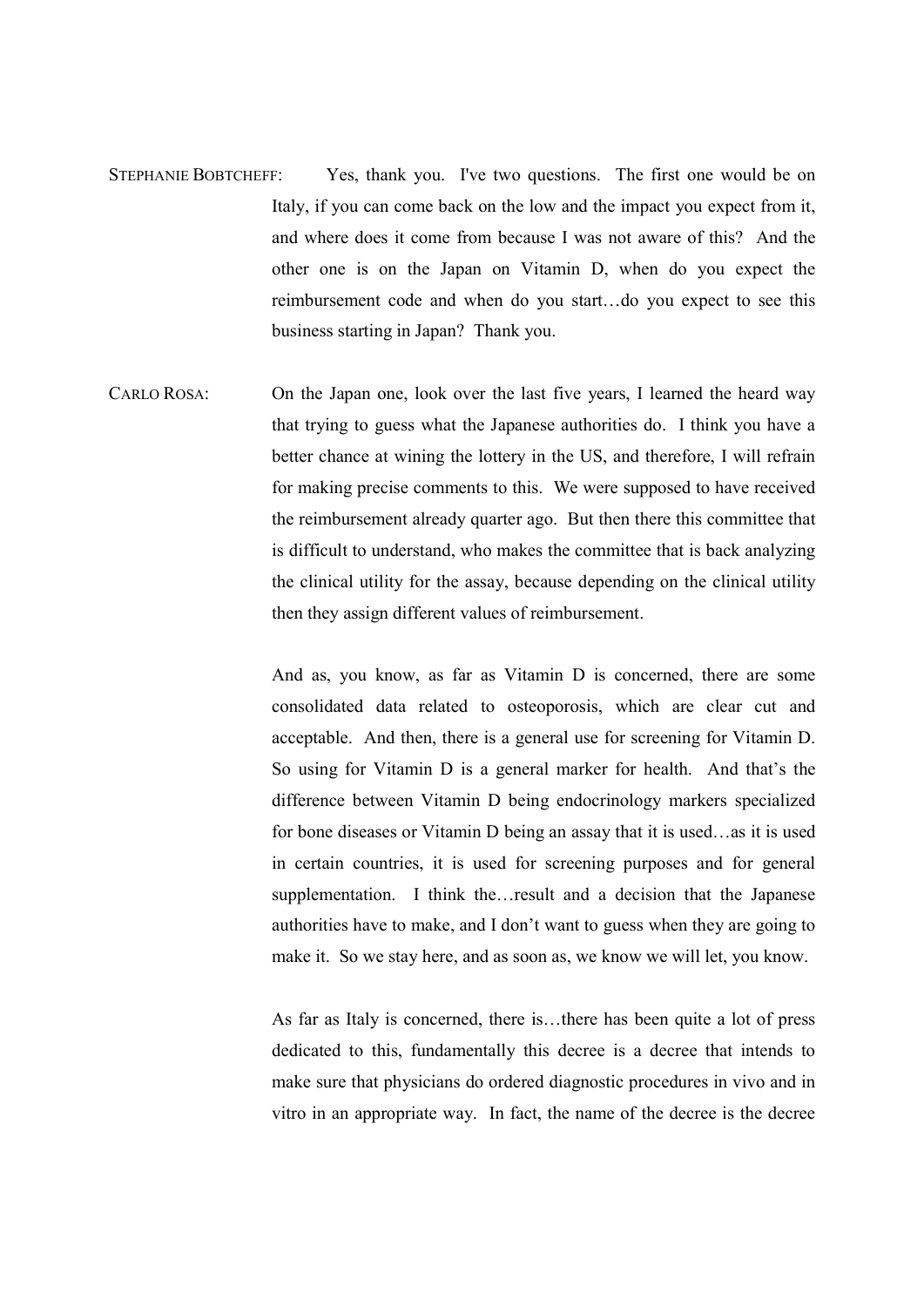of being appropriate, translated in English. And that pretty much is providing guidelines very confusing guidelines to physicians of what to test and what not to test. And it is also introducing a concept whereby improper testing is going to be…is going to be used to find physicians. And they are introducing controls using electronic records.

 So it's a very, very confused situation where physicians don't know what to do. And as a net-net results, they don't order test we have seen, declines in volumes in order of 10% in certain regions. And this is why it's very difficult to understand, how this is going to grow. So far as suffered declining revenues in north of 4%, if I need to give you my guesstimate, I think we will end up loosing 4% to 5% by year end, but we will get better visibility when quarter two is over, and we will see where the trends are.

OPERATOR: The last question is from Anastasia Karpova of Kempen. Please go ahead.

- ANASTASIA KARPOVA: Good afternoon and congratulations on very good results. Two questions, if I may. First on margins, I remember in the beginning of the year, you were quite cautious on margin improvement driven by the products mix. What has changed during the first quarter that allowed you to upgrade the guidance and change your…take more positive stance on the margins? And for the second question, can you provide some color on how collaborations or partnership with VD and Beckman Coulter and Roche are ongoing, and whether you have already seen the tangible impact on revenues and profitability? Thank you.
- CARLO ROSA: I will take the second call, and then I will leave Piergiorgio again to cover the first one. I understand that the gross margins there are some questions because we have seen very good gross margins. So PG, I think you covered…you have discussed most of it. But, please cover this again.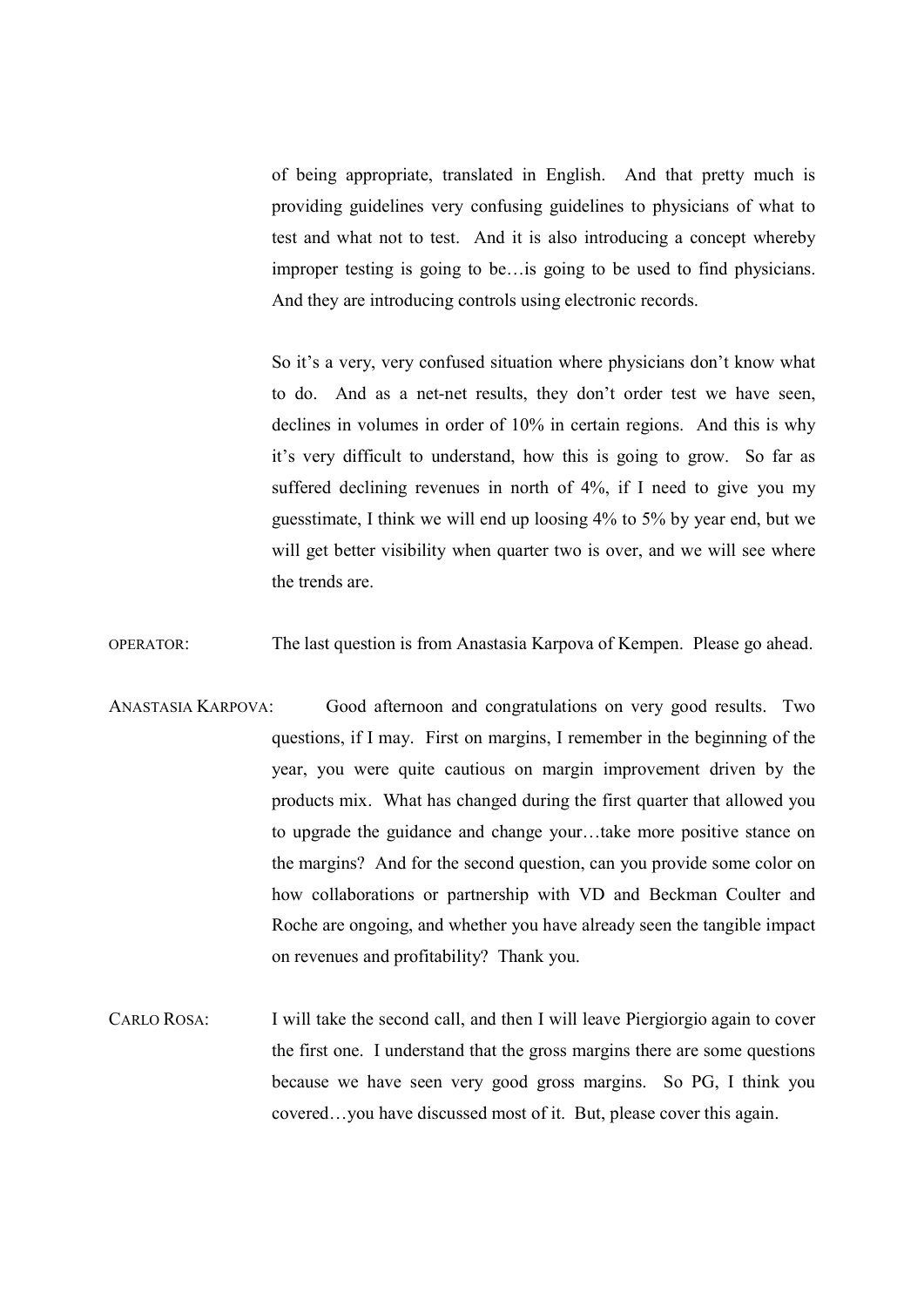As far as collaborations alliances, the truth of the matter is that because of the sheer size of our business the net-net effect of Roche and Beckman is still relatively small. Roche, again we really literally just started, there are couple of tenders that we have been won together, there is an interesting funnel of opportunities, mainly in Europe that we pursue, we cannot disclose how many and simply because it's confidential to Roche. But in the current numbers, the effect is relatively limited, so opportunity to grow more.

 Beckman, we started Q4 last year, they bought a certain amount of instruments already, and they are installing the systems in the large labs. I believe that there are two very large hospitals that we consider showrooms where our system and the Beckman system are working together. So working in progress again, net-net effect on Q1 results, negligible in China, and this is why we keep saying we are seeing this very interesting growth right now, and then we have the opportunity long term guarantee. The growth in China because then we are going to have reservoir of opportunities that is coming through this Beckman alliance. As far as margins are concerned big issue you want to…

PIERGIORGIO PEDRON: Sure. So really what convinced us that, you know, the 69%...68%-69% is the fair number…is the trends…is the trend coming from actuals. If you look at our 2014 numbers, we were running at a gross margin around 67%, then we launched Vitamin D 1,25, we won the Quest deal with Vitamin D. And the stool panel picked up. So those elements together with some economies of scale driven by volume convinced us that the rate…gross margin rate between 68% and 69% is sustainable also in the foreseeable future. So basically it's actual trend…